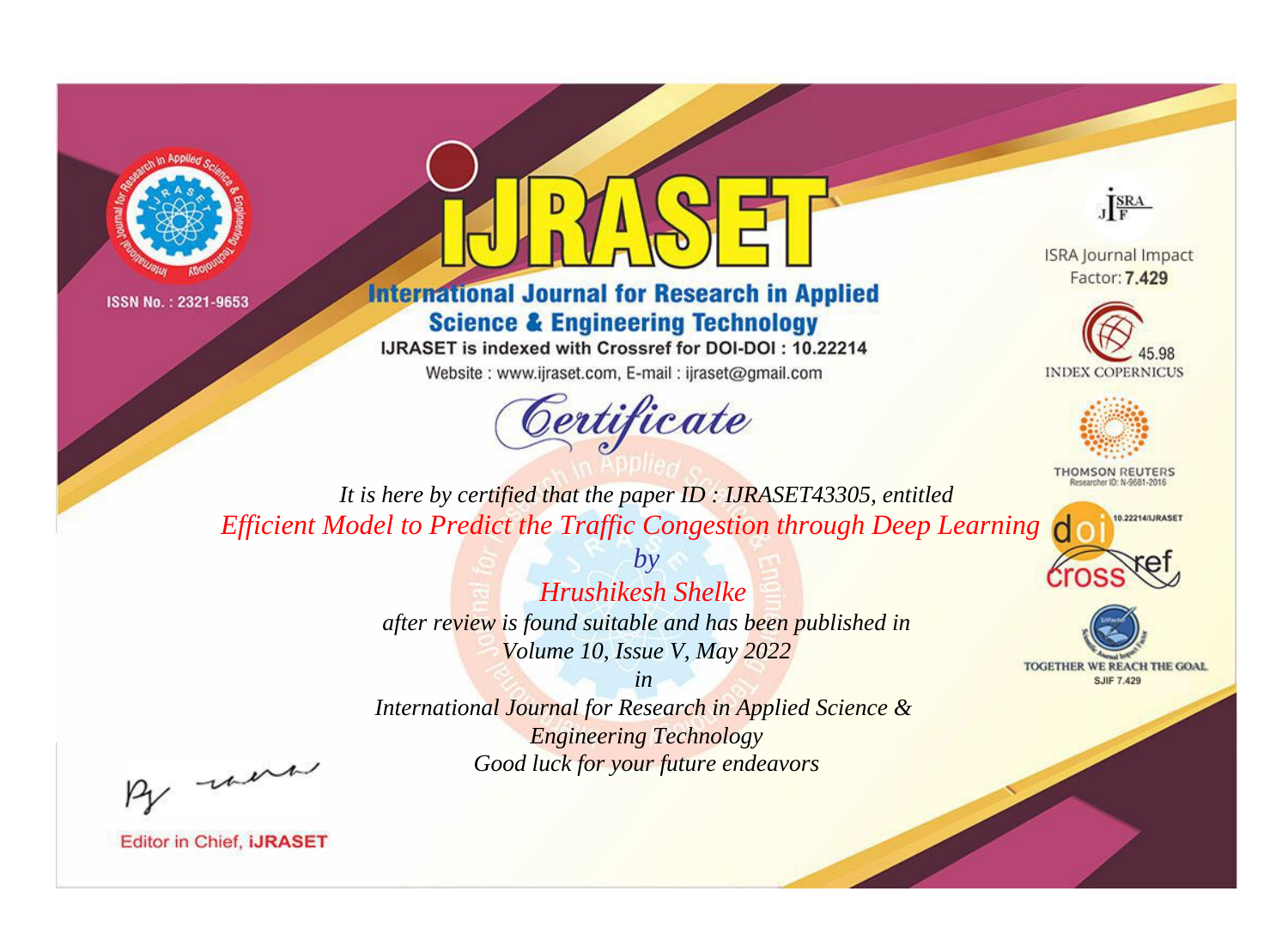



## **International Journal for Research in Applied Science & Engineering Technology**

IJRASET is indexed with Crossref for DOI-DOI: 10.22214

Website: www.ijraset.com, E-mail: ijraset@gmail.com



JERA

**ISRA Journal Impact** Factor: 7.429





**THOMSON REUTERS** 



TOGETHER WE REACH THE GOAL **SJIF 7.429** 

*It is here by certified that the paper ID : IJRASET43305, entitled Efficient Model to Predict the Traffic Congestion through Deep Learning*

> *Akshay Pawar after review is found suitable and has been published in Volume 10, Issue V, May 2022*

*by*

*in* 

*International Journal for Research in Applied Science & Engineering Technology Good luck for your future endeavors*

By morn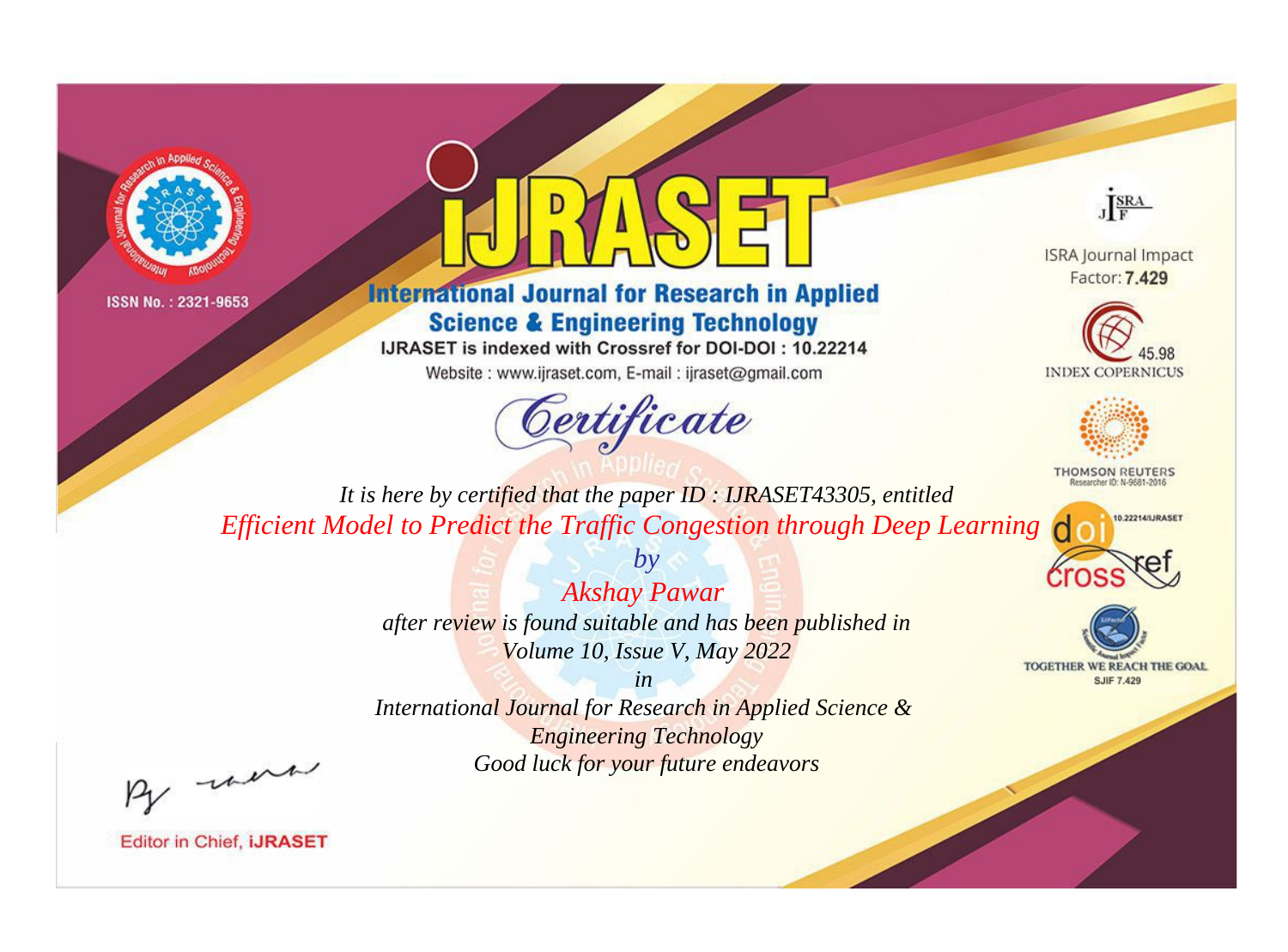



## **International Journal for Research in Applied Science & Engineering Technology**

IJRASET is indexed with Crossref for DOI-DOI: 10.22214

Website: www.ijraset.com, E-mail: ijraset@gmail.com



JERA

**ISRA Journal Impact** Factor: 7.429





**THOMSON REUTERS** 



TOGETHER WE REACH THE GOAL **SJIF 7.429** 

*It is here by certified that the paper ID : IJRASET43305, entitled Efficient Model to Predict the Traffic Congestion through Deep Learning*

> *Vivek Lokhande after review is found suitable and has been published in Volume 10, Issue V, May 2022*

*by*

*in* 

*International Journal for Research in Applied Science & Engineering Technology Good luck for your future endeavors*

By morn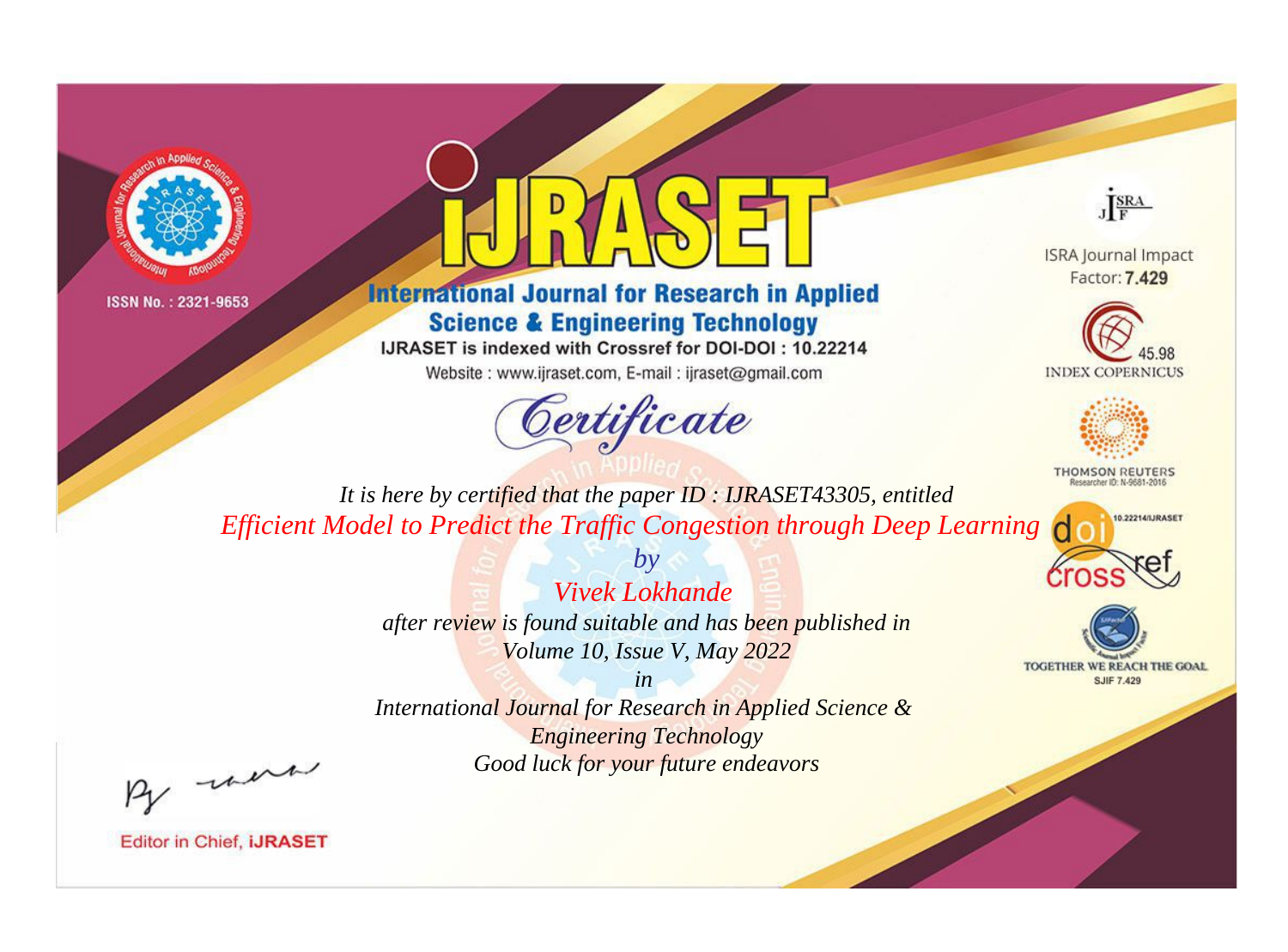



## **International Journal for Research in Applied Science & Engineering Technology**

IJRASET is indexed with Crossref for DOI-DOI: 10.22214

Website: www.ijraset.com, E-mail: ijraset@gmail.com



JERA

**ISRA Journal Impact** Factor: 7.429





**THOMSON REUTERS** 



TOGETHER WE REACH THE GOAL **SJIF 7.429** 

*It is here by certified that the paper ID : IJRASET43305, entitled Efficient Model to Predict the Traffic Congestion through Deep Learning*

> *Mahesh Solanke after review is found suitable and has been published in Volume 10, Issue V, May 2022*

*by*

*in* 

*International Journal for Research in Applied Science & Engineering Technology Good luck for your future endeavors*

By morn